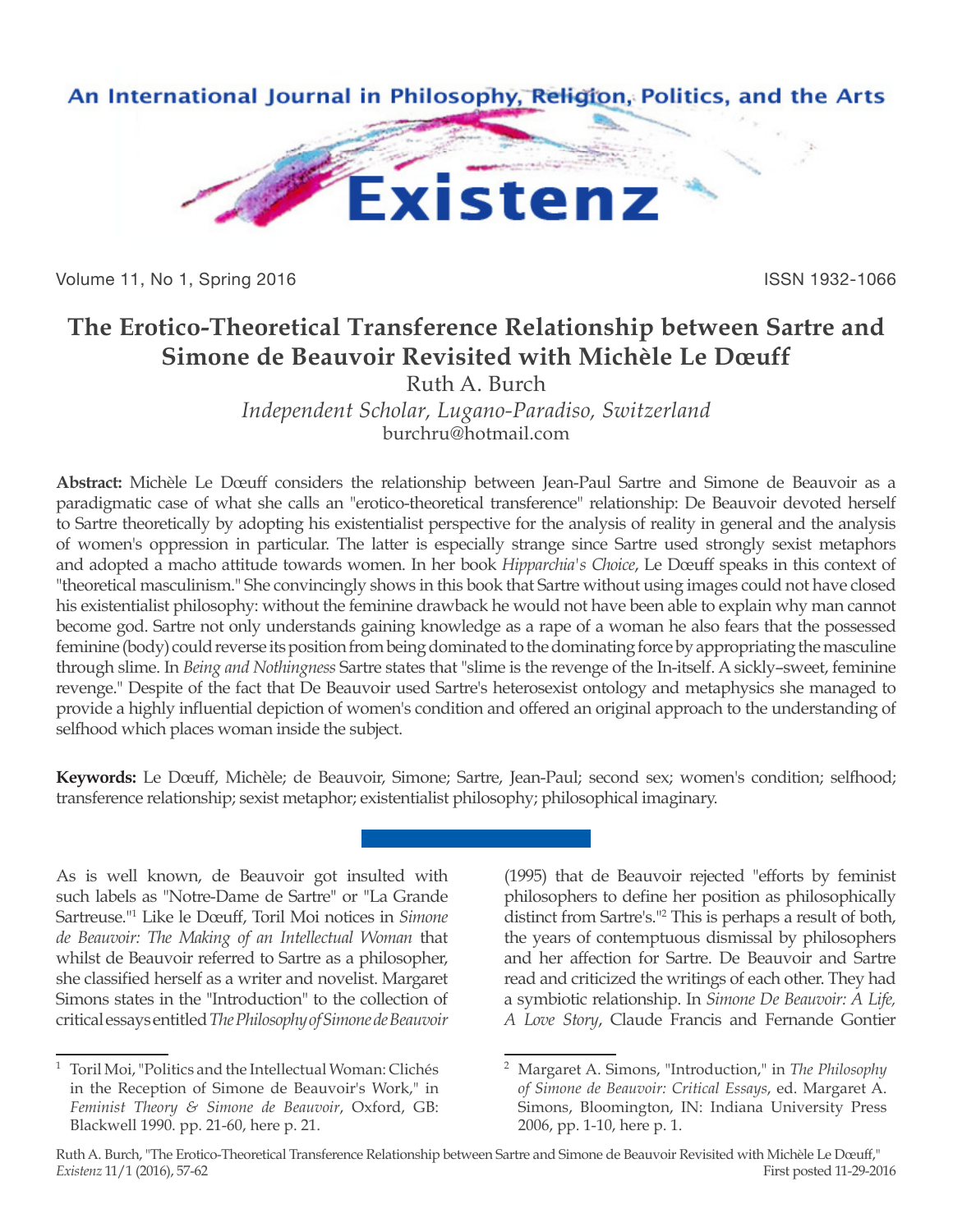cite Sartre's acknowledgement of his emotional and intellectual dependency on de Beauvoir: "in a certain way, if you like, I owe her everything...I put complete trust in her....You could say that I write for her."3 Francis and Gontier suggest, "their [writing] efforts united them more surely than an embrace" (*LL* 168). Yet de Beauvoir is not Sartre's equal in a harmonious mutual relationship, but it rather holds true what Moi says, "the two may well be one, but *he* is the one they are."4

This essay revisits Simone de Beauvoir's masterpiece *Le Deuxième Sexe* / *The Second Sex* (1953) with the aid of Michèle Le Dœuff's analysis of pictorial or imaginary elements in philosophical texts. Although my focus is on the early texts by Le Dœuff, her intellectual encounters with de Beauvoir are still ongoing.5 In her research Le Dœuff takes a central interest in the *imaginaire*. 6 In *The Philosophical Imaginary* (1980) she identifies throughout the history of philosophy images that were presented by their authors as merely ornamental, marginal additions and an aid for understanding, when in fact, they are essential in a strain of argumentation or in an entire philosophical system. She says about her method, "it involves reflecting on strands of the imaginary operating in places where, in principle, they are supposed not to belong and yet where, without them, nothing would have been accomplished."7 Le Dœuff understands doing history of philosophy in terms of "a permanent effort towards reactualization" (*PI* 204-5). Yet this "reorientation never means absolute discontinuity" (*PI* 204). For both de Beauvoir and Le Dœuff, being a philosopher and being a feminist coincide.

In her essay "Women and Creativity," de Beauvoir writes that "truly great works are those which contest the world in its entirety."8 Her passionate, forceful and ironic voice in *The Second Sex* certainly meets this criterion for genius and exemplifies the fact that women are not creative inferiors to men. In The Second Sex, a classic of both philosophy and of women's liberation movement, De Beauvoir wants to know "what is a woman?"9 She investigated women's situation because she made the experience in life that while men are primarily perceived and conceived as human beings and, thus, are supposed to have direct access to the world in its objectivity, women are primarily perceived and conceived as sexed creatures with a distorted and partial understanding of the world. She writes that whilst male men thought of themselves as being "inevitable, like a pure idea, the One, the All, the Absolute Spirit," women's bodies were philosophically and socio-culturally constructed in such a way that they are "weighed down by everything peculiar to it" (*SS* 16). De Beauvoir maintains that the dictates for femininity, which women internalized, can be undone because as she says in the first sentence of the second book of *The Second Sex* "one is not born, but rather becomes, a woman" (*SS* 295) (*on ne naît pas femme: on le devient*). Humans are capable of constantly transcending and surpassing their biological givens such as sex difference since, for her, "in the human species individual 'possibilities' depend upon the economic and social situation" (*SS* 67). The philosopher and historian of science Donna Haraway states that "despite important differences, all the modern feminist meanings of gender have roots in Simone de Beauvoir's claim that 'one is not born a woman'."10

Like De Beauvoir, Le Dœuff is a highly original

<sup>3</sup> Claude Francis and Fernande Gontier, *Simone De Beauvoir: A Life, a Love Story*, transl. Lisa Nesselson, New York, NY: St. Martin's Press 1985, p. 111. [Henceforth cited as *LL*]

<sup>4</sup> Toril Moi, *Simone de Beauvoir: The Making of an Intellectual Woman*, Cambridge, MA: Blackwell 1994, p. 222.

<sup>5</sup> For instance, in 2006 she published the essay "Engaging with Simone de Beauvoir". And at the 7th annual conference of the Society for European Philosophy (SEP), which took place in September 2011 at York St. John University in England, Le Dœuff was a keynote speaker. At this conference I chaired the panel session on "Philosophy and 'Women in the Profession'" with Pamela Sue Anderson and Roxana Baiasu on it and Le Dœuff herself was as an active discussant in the audience.

<sup>6</sup> Raoul Mortley, "Chapter 5. Michèle Le Dœuff," in *French Philosophers in Conversation: Levinas, Schneider, Serres, Irigaray, Le Dœuff, Derrida*, ed. Raoul Mortley, London, GB: Routledge 1991, pp. 80-91, here p. 85. [Henceforth cited as *MD*]

<sup>7</sup> Michèle Le Dœuff, *The Philosophical Imaginary*, transl. Colin Gordon, London, GB: Athlone Press, 1989, p. 2.

<sup>[</sup>Henceforth cited as *PI*]

<sup>8</sup> Simone DeBeauvoir, "Women and Creativity," in *French Feminist Thought: A Reader*, ed. Toril Moi, Oxford, GB: Blackwell 1966, pp. 17-32, here p. 28.

<sup>9</sup> Simone DeBeauvoir, *The Second Sex*, transl. Howard M. Parshley, London, GB: Vintage, 1949/1953, p. 15. [Henceforth cited as *SS*]

<sup>10</sup> Donna Haraway, *Simians, Cyborgs and Women: The Reinvention of Nature*, London, GB: Free Association Books 1991, p. 131.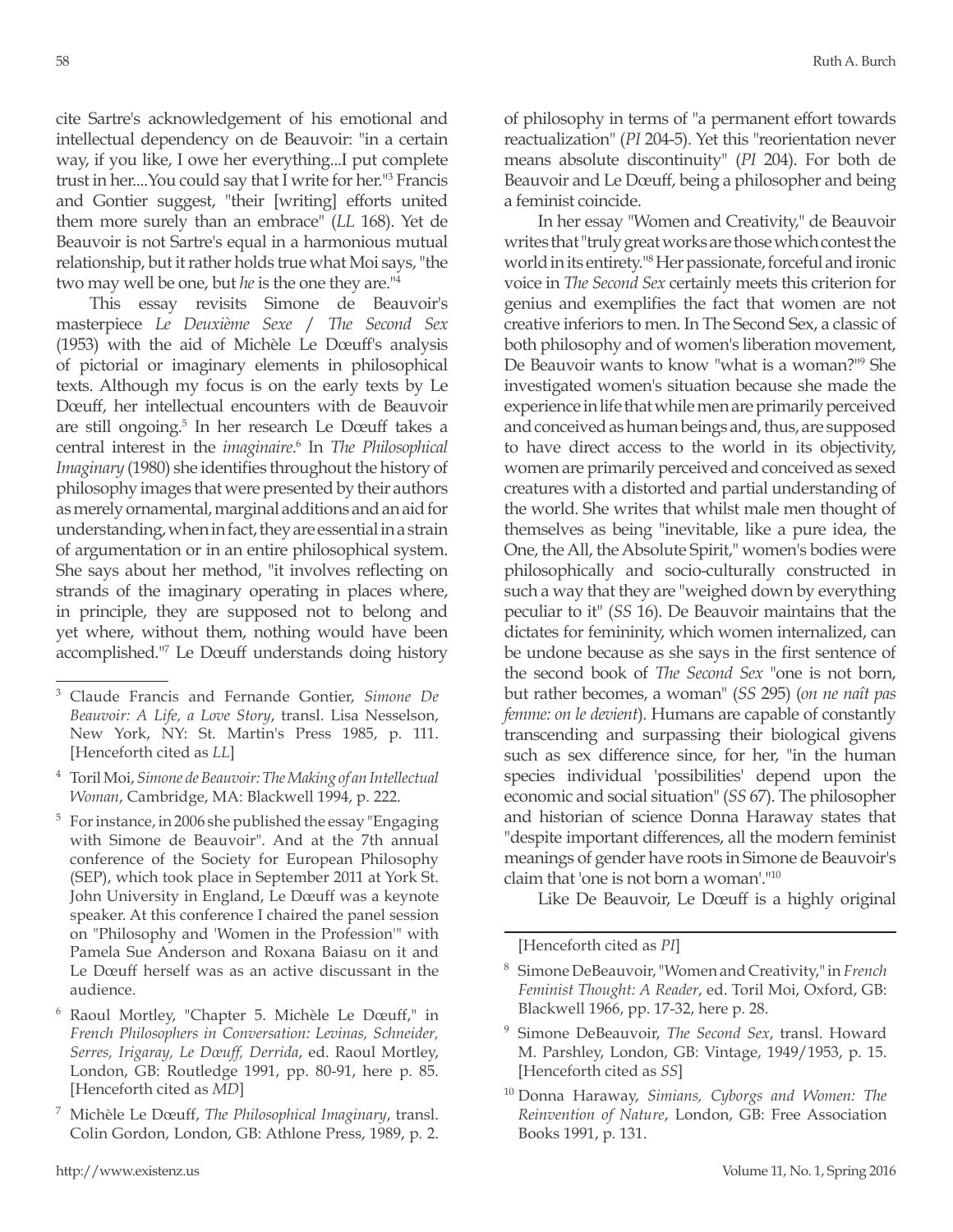and obstinately self-willed French philosopher who encourages women to develop their own voice and agency. She does not want to be counted as belonging to a certain school of thinking because she perspicaciously sees therein a version of the trap for women philosophers to have in philosophy a permissive status only. She claims, "permissiveness is a sly form of prohibition" (*PI*  103). In several of her works, she evidences that women are welcome in philosophy exclusively in subordinated roles for example as disciples, commentators, or lovers of male master-philosophers. She argues that women are used in philosophy in two ways: (1) they have to console and reassure the male philosophers to be superior and in possession of plenitude despite their experience of lack, disappointment, and incompleteness and (2) on the level of language they are the atrophied, disvalued, excluded other.<sup>11</sup> Le Dœuff regards "femininity" as "a fantasy product of conflicts within a field of reason that has been assimilated to masculinity" (*WP* 196, see *MD* 85-6). She maintains that "it is probably always the same when anti-feminist men talk about women: they project their desires and anxieties, and attempt to pass off this discourse of desire and defense as a rational theoretical discourse" (*WP* 197). On feminist philosophers' speaking position, Le Dœuff writes,

not from that other position produced by philosophy as a preserve of purely negative otherness. Nor from within metaphysics since this founds the duality of masculine-rationality and feminine disorder. But there are other possibilities. For logocentrism is not the ineluctable presupposition (or hypothesis) of any rational position. [*WP* 198]

With other words, for Le Dœuff, it is possible to reason whilst avoiding or escaping both logocentrism and its others against which it has constituted itself and which are defined by it.

Sabina Lovibond who defends rationality along the lines of Le Dœuff, is in agreement with Le Dœuff that reason itself is not contaminated by patriarchy.12 Le Dœuff is working toward transforming the relationship of the subject to philosophical research. She suggests to move away from desiring individual intellectual mastery in philosophy and, instead, to start turning doing philosophy into a collective undertaking (*PI* 207). She sees in the seventeenth century French philosopher Blaise Pascal a paradigm or model for her idea of agreeing to be "a tributary to a collective discourse and knowledge" (*PI* 208) which is of an incomplete and open nature. She considers his *Pensées* or "thoughts", published in 1670, which are a collection of philosophical fragments assembled with the objective of an impassionate defense of the Christian faith against Montague's skepticism and Epictetus' stoicism, as an example which should be followed because it is "a form of writing which does not claim to reconstruct and explain everything, which slides along the verge of the unthought, develops only by grafting itself onto another discourse and is consenting to be its tributary" (*WP* 208). By means of this "plural work" and the ensuing plural meanings, Le Dœuff claims that women can be included into philosophizing. This reintegration of women into meandering thought with its blanks and gaps includes also a change in the "psycho-theoretical attitude" (*WP* 208).

Le Dœuff is both a Universalist and an antifoundationalist.13 She uses psychoanalytic and postmodern ideas in order to interrogate the desire for and the will to truth. She maintains that what is needed is "a form of philosophy that no longer considers its incompleteness a tragedy" but that, rather, is distinguished by "a recognition of the necessarily incomplete character of all theorization" and that countenances the shifting, wandering nature of thought (*WP* 207-8). Totalizing efforts cannot but violate the excluded groups such as women or children. In her view, traditional philosophy simultaneously creates and represses femininity:

[T]oday it is possible to think of rationality otherwise than in a hegemonic mode....This struggle was begun by historical materialism, in so far as this is a rationalism which renounces the idea of the omnipotence of knowledge. From here on one can trace a new form of philosophy, as a fellow-traveler of conflicts which arise outside its realm and which, similarly, will be resolved (if at all) outside it, by means which do not rely on its inherent power. [*WP* 198]

Although Le Dœuff regards critically analyzing the philosophical imaginary as indispensable for doing philosophy differently, she always insists that it is even

<sup>11</sup> Michèle Le Dœuff, "Women and Philosophy," in *French Feminist Thought: A Reader*, ed. Toril Moi, Oxford, GB: Blackwell 1987, pp. 181-209, here pp. 188, 192. [Henceforth cited as *WP*]

<sup>12</sup> Sabina Lovibond, "Feminism and the 'Crisis of Rationality'," *New Left Review* I/207 (September/ October 1994), 72-86.

<sup>13</sup> Colin Gordon in "Translator's Note" to *PI* viii, *PI* 171 n4, see *MD* 87.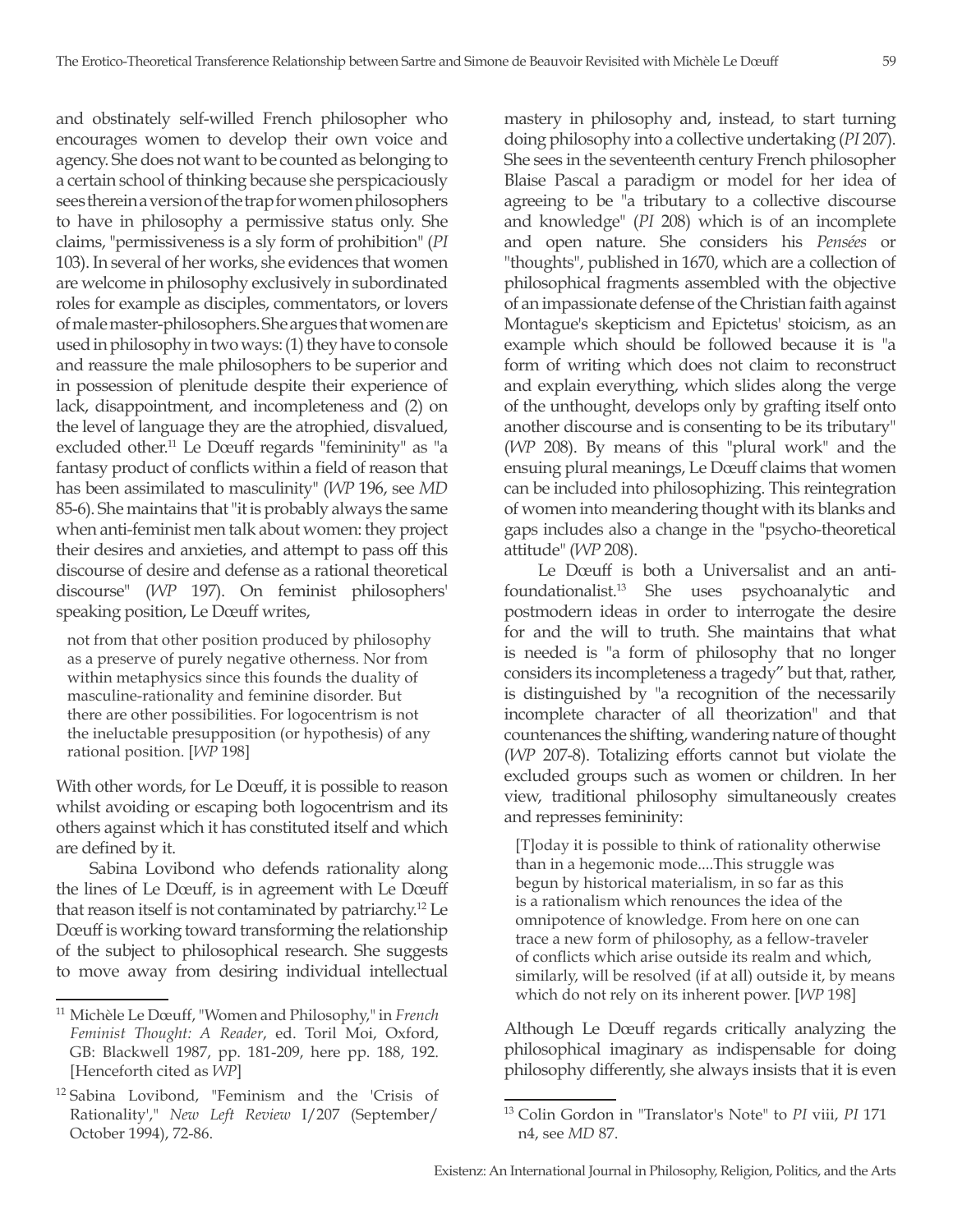more important that thought systems have to be applied to concrete problems of the social world. Her materialist feminism is concerned with phallocratic prejudices. Le Dœuff understands by the "phallocratic point of view" "the ideological justification of the exclusion of women from valorized social fields, and the project of maintaining in existence all forms of social domination and inferiorization of women" (*PI* 187 n39).

In the 2006 "Epilogue" of her reprinted book Hipparchia's Choice (1989) Le Dœuff argues that

the field currently known as "philosophy" must take into account its own potentialities, all of them, and at the most refined level, if it is to get rid of what shackles it both to social forms of exclusion and to a certain imaginary which ensures, within philosophical texts themselves, that no opening, no real freedom of thought, will ever be envisaged by the reader.<sup>14</sup>

In order to re-conceive philosophy in the Le Dœuffian mode, comparative knowledge of the whole history of philosophy is indispensable since both doing philosophy and doing philosophy of history are philosophical activities that cross-fertilize each other. For Le Dœuff, philosophy neither begins nor ends, but rather it is in a Deleuzian manner "impulse and movement"; it is an ever shifting thinking in and between the different intellectual disciplines (*HC* 168). This understanding of philosophy precludes putting women under tutelage of a totalized philosophical knowledge.

Her philosophical activities share an affinity with the "feminism of equality" which developed out of de Beauvoir's work and which opposes the "feminism of difference" that draws on Luce Irigaray's approach of "writing the feminine." She also found inspiration in the works of the Enlightenment philosophers, Bachelard (*PI* 2, 6), Koyré, Foucault (*PI* 7) and, as I have already mentioned, in Deleuze and Blaise Pascal. Her fragmented writing style and the ironic tone of her notebooks, which she collected in Hipparchia's Choice, draws on Nietzsche's "gay science" (*HC* 317). Similar to Le Dœuff, Nietzsche claimed that we think in images. He goes so far as to identify thought with images and claims that humans generated intelligibility via imagery: "we ourselves made the world thinkable by means of little images" (*die Welt in Bildchen uns denkbar*  *gemacht*).15 Le Dœuff agrees to a certain extent with Nietzsche insofar as, for her, images in a sense are

the foundation of this or that system or way of reasoning; they organize the fundamental values of every system...and they express the differences the philosopher has to assume before getting started on his work. [*MD* 87]

She states that in order to identify misogynistic subtexts in philosophical texts a distanced way of reading is needed "which enables one to see what is implicit in the text or to pick out the 'gaps' in a theorization" (*WP* 205).

In the "Preface" to *Hipparchia's Choice* Le Dœuff poses her research question, how in an environment of sexism which

underpins the very method by which a system of thought is established...can we conceive of a method for a feminist philosophy, or for a philosophy which will allow men and women to come together in a common task? [*HC* xii]

Her work aims at creating "a non-hegemonic rationalism" which accepts its "intrinsic incompleteness" (*HC* 206). In this way she attempts to redraw the borders of philosophy in a way that leaves no space for sexist and other exclusions by means of irrational and uncritical imagery. In her philosophy women and children are theoretically as capable as male men are. In it reason and imagination exist only in the plural (*PI* 5). This means that she is interested in, as she puts it, "the variety of forms of rationality" (*MD* 85). She explains that traditional "philosophical discourse is inscribed and declares its status as philosophy through a break with myth, fable, the poetic, the domain of the image" (*PI* 1). In contrast to it, her point of departure is that the imaginary not only "occupies the place of theory's impossible" (*PI* 5), but that reverie is also to be found within objective knowledge itself. She regards the philosophical imaginary as a cultural product. From Bachelard's poetics she learned that images have close ties with affectivity (*PI* 6). This is one source of their powerful effects.

Unlike de Beauvoir who at best marginally relies on psychoanalytic insights, Le Dœuff uses psychoanalytic language quite generously. For instance, she employs

<sup>14</sup> Michèle Le Dœuff, *Hipparchia's Choice: An Essay Concerning Women, Philosophy, etc.* (1989), transl. Trista Selous, Oxford, GB: Blackwell 2006, p. 317 [Henceforth cited as *HC*]

<sup>15</sup> Friedrich Nietzsche, *Kritische Studienausgabe in 15 Bänden: Sämtliche Werke*, ed. Giorgio Colli and Mazzino Montinari, Berlin, Germany: De Gruyter 1967 onward, Notes Vol. 10, Winter 1883-4, pp. 658, 654.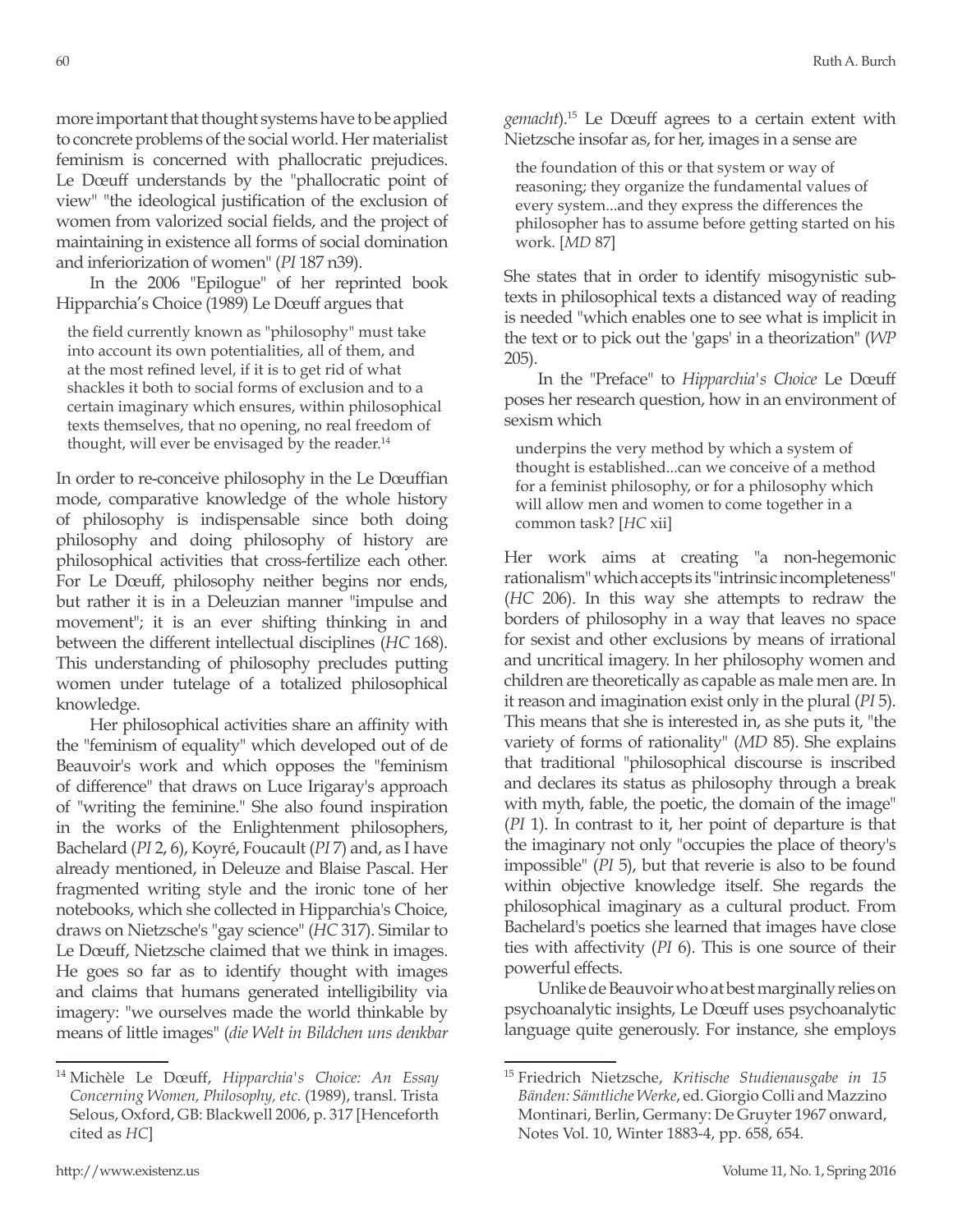the notion of transference, which is usually understood as referring to the "process of actualization of unconscious wishes."16 For instance, in a philosophical love transference relationship a male philosopher projects his own unconscious wish for phallic plenitude and completion on his female student who responds to his authoritarian display of philosophical mastery with an exclusive love of the philosopher's system and stops thinking for herself.17 The challenge for feminists consists in resisting and subverting such transferential demands for male narcissistic satisfaction and instead insisting on "conceptual self-determination" (*HC* 199). Only if women establish and keep a direct access to philosophy are intellectual independence and original philosophical contributions possible. Le Dœuff claims that both men and women need to experience lack, frustration, and disappointment in order to be able to be philosophically creative and productive.

At the end of the first volume of de Beauvoir's autobiography we read that Sartre said when he told de Beauvoir she had passed the *agrégation*: "from now on, I'm going to take you under my wing."18 Le Dœuff considers the Sartre-de Beauvoir relationship as a paradigmatic case of what she calls an "eroticotheoretical transference" (*WP* 185) relationship: de Beauvoir devoted herself to Sartre theoretically by adopting his existentialist perspective for the analysis of reality in general and the analysis of women's oppression in particular. The latter is especially strange since Sartre used strongly sexist metaphors and adopted a macho attitude towards women. Le Dœuff speaks in this context of "theoretical masculinism" (*HC* 78). She convincingly shows that Sartre without using images could not have closed his existentialist philosophy: without the feminine drawback he would not have been able to explain why man cannot become god.

Next, I give an account of Sartre's use of metaphors to make important philosophical points and, as Le Dœuff traces it, to efface contradictions and tensions in his thinking system. Like Nietzsche, in *Being and Nothingness* (1943) Sartre understands knowing in terms of appropriation and rape. He explains,

the scientist is the hunter who surprises a white nudity and who violates by looking at it....Knowledge is at one and the same time a penetration and a superficial caress...the desire to know is...appropriation.19

He not only understands gaining knowledge as a rape of a woman he also fears that the possessed feminine (body) could reverse its position from being dominated to the dominating force by appropriating the masculine through "slime."20 Sartre states,

there exists a poisonous possession; there is a possibility that the In–itself might absorb the For–itself...and that in this new being the In–itself would draw the For–itself into its contingency, into its indifferent exteriority, into its foundationless existence....Slime is the revenge of the In–itself. A sickly-sweet, feminine revenge. [*BN* 609]

Through this move Sartre links the In–itself and the immanent with the feminine and the For–itself and the transcendent with the masculine. $21$  He describes the works of the slimy as "a soft, yielding action, a moist and feminine sucking" (*BN* 609). Simons correctly states disgust in Sartre's descriptions of the female body (*PB* 9).

Sartre does not only want to lead a slime-free existence, he also hunts for plenitude, namely "the spherical plenitude of Parmenidean being" (BN 613). Sartre writes, "a good part of our life is passed in plugging up holes, in filling empty places, in realizing

<sup>16</sup> Jean Laplanche and Jean-Baptiste Pontalis, *The Language of Psychoanalysis*, transl. Donald Nicholson-Smith, New York, NY: Norton, 1967/1973, p. 455.

 $17$  A similar analysis of the love transference relationship between a man and a woman with regard to authority and knowledge is made by Shoshana Felman, *Jacques Lacan and the Adventure of Insight: Psychoanalysis in Contemporary Culture*, Cambridge, MA: Harvard University Press, 1987.

<sup>18</sup> Simone DeBeauvoir, *Memoirs of a Dutiful Daughter*, transl. James Kirkup, Harmondsworth, GB: Penguin, 1958/1959, p. 339; see Michèle Le Dœuff "Long Hair, Short Ideas," in *PI*, pp. 100-28, here p. 119.

<sup>19</sup> Jean-Paul Sartre, *Being and Nothingness: An Essay on Phenomenological Ontology*, transl. Hazel Barnes, London, GB: Routledge, 1943/1958, pp. 578-80. [Henceforth cited as *BN*]

 $20$  Collins and Peirce judge Sartre's sexism to be blatant due to its open and unashamed nature. See Marjorie Collins and Christine Peirce, "Holes and Slime: Sexism in Sartre's Psychoanalysis," in *Women and Philosophy: Toward a Theory of Liberation*, ed. Carol Gould and Marx Wartofsky, New York, NY: Capricorn Books 1976, pp. 112-27.

<sup>&</sup>lt;sup>21</sup> The connection between Sartre's For-itself and the masculine is discussed in William Barrett, *Irrational Man: A Study in Existential Philosophy*, New York, NY: Doubleday, 1958.